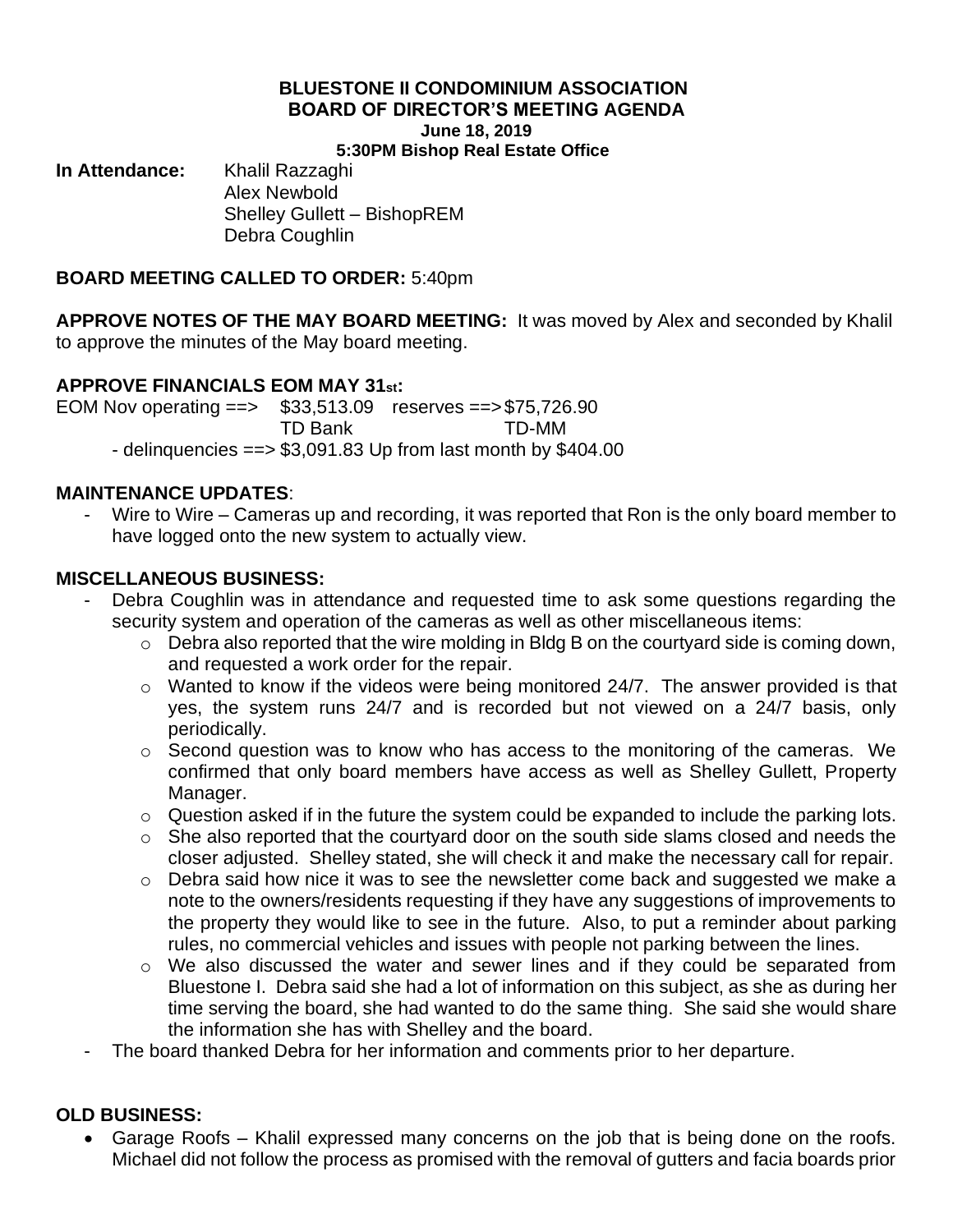to starting the roofing job. Drip edge's were not originally installed until it was pointed out they needed to be by Ron. Khalil was going to stop by the project after the board meeting to inspect the work done so far. He mentioned that he works with sub-contractors all the time and how this project is being handled is not acceptable. More information to follow after Khalil inspects job site.

- Change of common lights to LED All done except garage lights. Alex informed everyone that he was amazed how much brighter Building B was after the installation of the LE lights.
- Air freshener installed. Shelley thanked the board for doing all this work and that there has been some positive feed back from owners and residents.

## **NEW BUSINESS:**

- o Email sent to owners regarding garage roof schedule sent out w/BoD's approval
- $\circ$  Landscaping company issue with sprinkler head at Unit 62, being looked at re-directing and if that doesn't work it will be shut off. Per prior meeting discussion, board approved to replace the wood trim work around the inside of slider and one window due to damage caused by sprinkler head. Once sprinkler head issue solved, Shelley to arrange for wood trim work to be replaced and has conveyed that to unit owner.
- Fire Alarm Inspection set for July 17th beginning at 8am. It was discussed that an email be sent to all owners and residents regarding this the week of June 24th as well as putting information in the newsletter. In addition, signs will be posted at each door entrance as a reminder.
- Newsletter We are getting positive feedback on the newsletter.
- Carpet cleaning –2 quotes received and prior to making a formal decision, they will be sent to Ron for his input.
- Building cleaning companies 2 quotes received and prior to making a formal decision, they will be sent to Ron for his input. Khalil wanted to know if we had a current contract with our current cleaning company and if so, how much notice would we need to provide if a change is warranted.
- Shelley brought up the need for additional power washing of the property, the driveway side of Building A, has acquired additional buildup of mold since the job done in the fall. Shelley recommended we hire a professional to take a look at and provide quotes.
- There was discussion about monthly financial being sent to the board. Shelley to make sure this is done.
- Discussion on the replacement of some of the Utility room steel doors as well as the garage doors. It was noted that if/when we replace garage doors, they should all be done at the same time. Shelley to check by-laws to determine which are owner responsibility and which are the Association's responsibility.

## **EXECUTIVE SESSION:**

- Unit 77 tenant issue, video sent this evening regarding another episode by this tenant. Shelley to acquire police reports and take snap shots of video. Board felt it is time to have a letter written by legal council to ensure this tenant is removed from the premises as the promise from the owner that the tenant has been asked to leave has not been fulfilled to day.
- #89 \$563.83, #104 \$742.00(paid 6/10/19 \$1,000.00), #93 \$742.00(Paid 6/4/19 \$1,730.00) #72 - \$289.00 (paid 6/4/19 \$541.00) #77 - \$746.00 (paid 6/10/19 \$1,406.00) Please note we have recouped outstanding debt as well as received pre-payments in the amount of \$4,677.00.